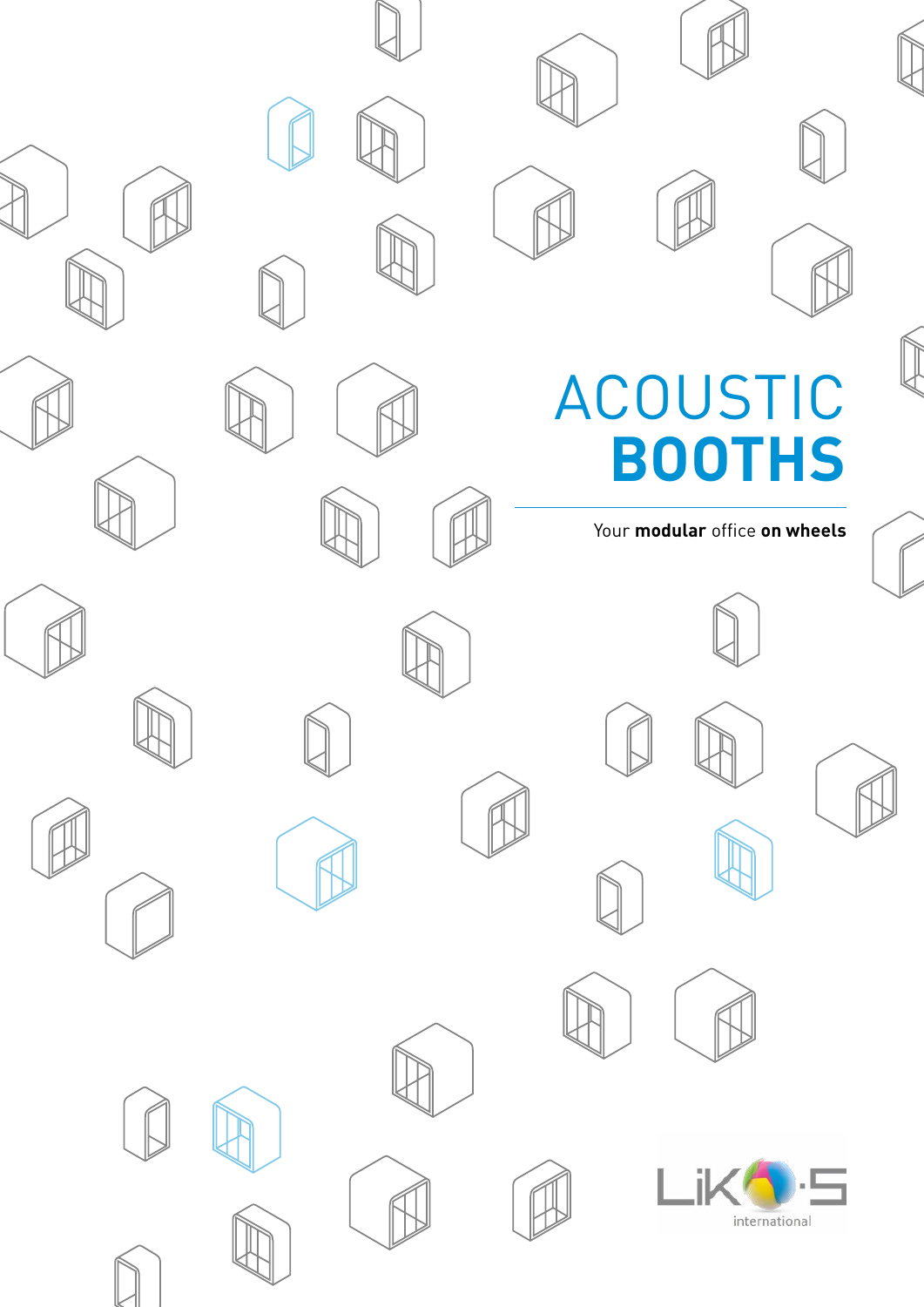Socket 110-240V  $+ 2$  x USB



#### **WEIGHT**

#### **ACOUSTIC**

### PRODUCT **SPECIFICATION**

#### **WALL / CEILING**

#### **DOORS**

#### **GLASS**

### **ACCESSORIES**

S1 320 kg S2 670 kg

37 dB

Acoustic panels

right/left

Laminated acoustic 12 mm

## MAXIMUM **PRIVACY** AUTOMATED **AIR CIRCULATION**

**SMART SOLUTIONS** 



Modular design means you can quickly adjust the size of the booth according to your needs. By combining two or three modules, you can

> In cooperation with silen



INTELLIGENT **LED** LIGHT







## **PLUG**&**PLAY**

# **MODULAR** LAYOUT

# **MOBILE** ON WHEELS



# ACOUSTIC **BOOTHS**

# **SILEN SPACE IS A LIVING ORGANISM,**

just like your company – it **grows**, **shrinks** and **moves** around.

Our unique and hassle-free solution is designed to quickly respond to your changing needs. As a result, your Space will be more useful than any other solution, from both the people's and the environment's perspective.



Combine two or three Space 2 to make a small mobile meeting room. You can split it back at any time.



Hidden wheels make it easy to relocate the booth where you want it.



Silence is holy. It is a prerequisite for limiting distractions and maximizing focus. And when we focus, we create.



Easy and quick connection with just one cable. Choose the connect via ceiling or floor at anytime.



Your **modular** office **on wheels**